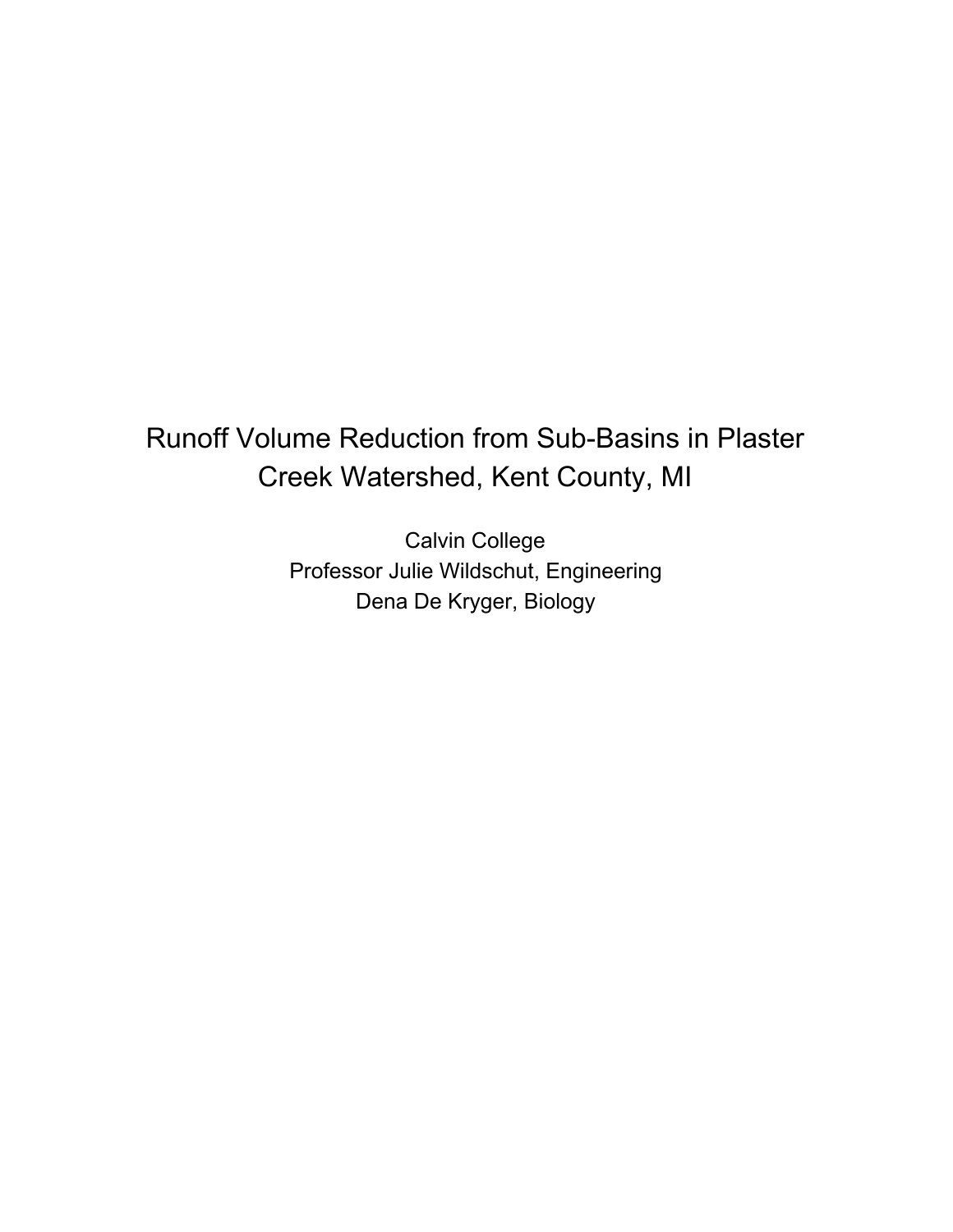## **Abstract**

Because Plaster Creek Watershed in Kent County, Michigan, receives too much rainwater runoff, restoration efforts are necessary to reduce the amount of runoff reaching the creek. Plaster Creek Stewards, a local environmental restoration initiative through the Calvin College Biology Department, has been involved in efforts to restore the native vegetation and pre-development state of the creek. Part of these efforts involves a hydrologic study of the watershed conducted during the summer of 2015. This study utilized a hydrologic model of Plaster Creek and a geographic informations systems (GIS) model to quantify the effects of proposed stormwater best management practices (BMPs). BMPs do make a quantifiable difference to the state of the creek. Our study results show a delayed and reduced peak discharge and a reduced water volume throughout the entire Plaster Creek Watershed.

## **Introduction**

Plaster Creek is getting too much of a good thing: rainwater. This excess rainwater entering the creek too warm, too fast, and too voluminous causes erosion along the creekbed and often carries pollutants from roads and parking lots. In order to slow down the flow of the creek, certain restoration measures can be taken, such as installing rain gardens in neighborhoods within the watershed or temporarily holding water in a detention pond. These methods are called best management practices (BMPs). While some small-scale BMPs have already been installed in Plaster Creek, too much water still reaches the creek.

In order to understand where this excess water reaches the creek, during the summer of 2015 the Calvin Biology and Engineering Departments began a hydrology study to discover where water flows within the watershed after a rainfall. This study was conducted by Engineering Adjunct Professor Julie Wildschut and her research assistant. Her assistant was Ryan De Groot, a senior civil/environmental engineering student at Calvin College. Michael Ryskamp and his team of research assistants also contributed to this hydrology study. This paper's author, Dena De Kryger, was one of Ryskamp's research assistants. Ryskamp is the Program Coordinator for Plaster Creek Stewards. For this project, we installed instruments, called Leveloggers, to help us better understand how different areas of the watershed contribute to the stormwater "flash" that we see in the creek after a rain event. The data collected was combined with soil and land use data and used to build and calibrate a hydrologic model of the Plaster Creek Watershed. This model shows where rain water flows most intensely. These areas are considered "problem areas" and are the targets of future BMP installments.

We investigated these "problem areas" such as Woodland Mall, and designated areas by Ryskamp, such as the SteelCase "pyramid" as locations for future restoration efforts of Plaster Creek Stewards. Because the most significant issue for Plaster Creek is too much runoff, the goal of this study's research was to model the reduction of water volume that reaches the creek due to future installation of BMPs within the watershed. We consulted the Low Impact Development Plan for Michigan, the hydrology model of Plaster Creek developed during the summer of 2015, and additional appropriate materials. The hydrology model produced in the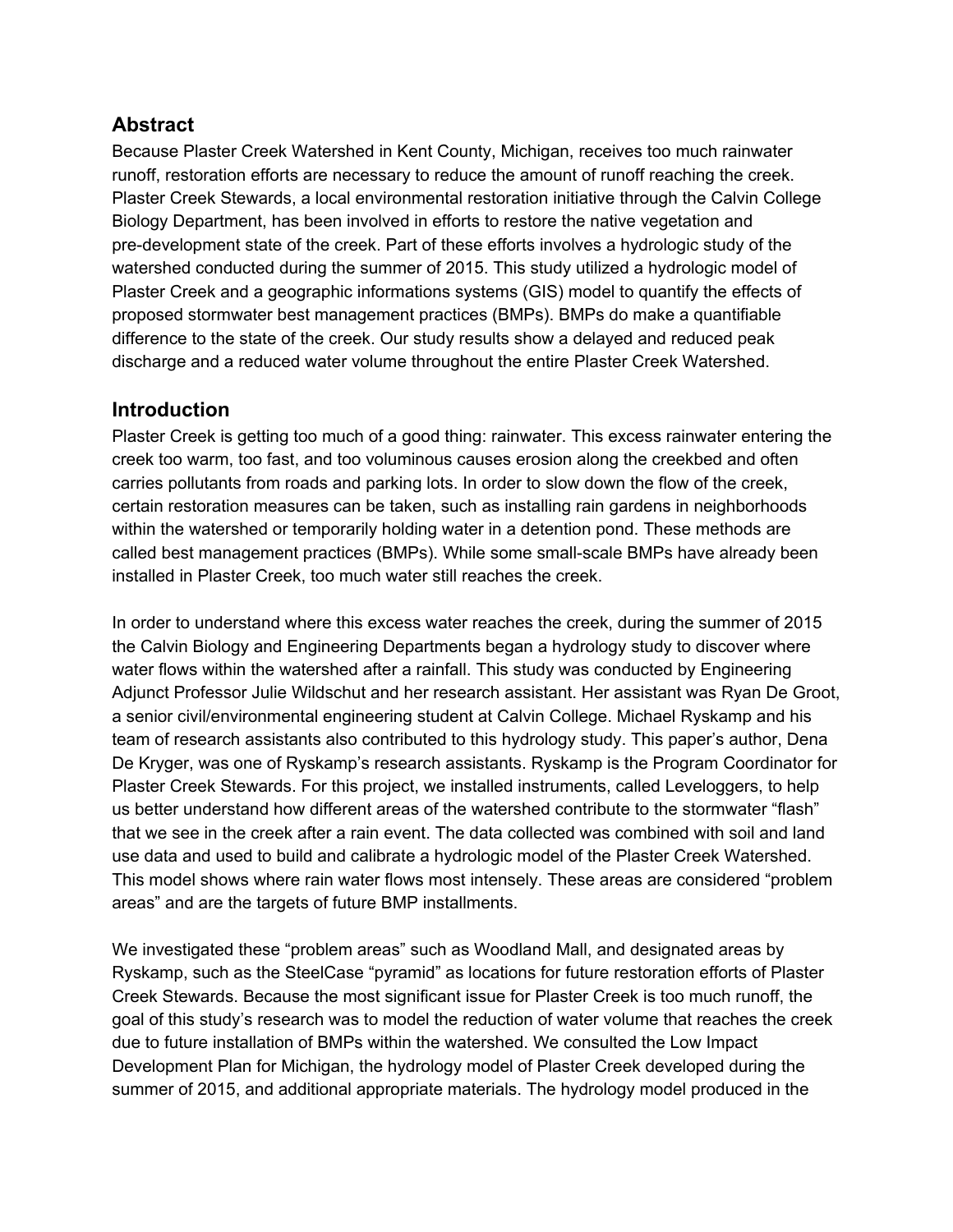summer of 2015 allowed us to assess the efficiency of each potential BMP through comparing the total volume of water stored using potential BMPs with the current state without the BMPs. We used the LID document to identify the most appropriate BMPs for specific locations within the Plaster Creek Watershed. The results of this study are specific to Plaster Creek and its watershed through the use of the management plan and the hydrology model.

## **Methods**

To start, we needed to establish which sub-basins needed stormwater runoff management. Using the global summary data from the 2015 hydrology model of Plaster Creek (Wilschut and De Groot, 2015), we established a rating number for each basin by dividing the excess runoff volume from each basin by the contributing area of each basin. These rating numbers gave us a way to compare the runoff contributions of basins despite their various sizes. The rating numbers can be found in Table 1. These rating numbers illuminated six sub-basins (2015 GIS Model) with relatively high volume per area. Plaster Creek Stewards had two suggestions for locations, found in sub-basins 2A and 10B (2015 GIS Model). These rating numbers and the interest shown by Plaster Creek Stewards revealed eight sub-basins that required attention: 6A, 2D, 11B, 4A, 4C, 10B, 9, and 2A (2015 GIS Model). Table 1 provides details on each sub-basin.

| <b>2015 GIS</b><br>Sub-basin | <b>2016 GIS</b><br>Sub-basins      | <b>Contains (landmarks)</b>                       | <b>Rating Number</b><br>(acre-feet per sq mi) | Names used in<br>this study         |
|------------------------------|------------------------------------|---------------------------------------------------|-----------------------------------------------|-------------------------------------|
| 2D                           | 2D North, 2D South,<br>2D Excluded | Steelcase Pyramid                                 | 11.538                                        | 2D Steelcase, 2D<br>North and South |
| 11B                          | 11B North, 11B<br>South            | US131 and Division, GM<br><b>Powertrain Plant</b> | 27.139                                        | 11B, 11B Division                   |
| 6A                           | 6A North, 6A South                 | Woodland Mall, Centerpoint<br>Mall, Whiskey Creek | 19.962                                        | 6A South,<br>Whiskey,<br>Woodland   |
| 4A                           | 4A                                 | portions of Gerald R. Ford<br>Airport             | 9.020                                         | N/A                                 |
| 4C                           | 4C                                 | portions of Gerald R. Ford<br>Airport             | 11.550                                        | N/A                                 |
| 9                            | 9                                  | Breton Ave and Burton St<br>intersection          | 11.544                                        | N/A                                 |
| $10B*$                       | 10B                                | Silver Creek, Silver Creek<br>Apartments drain    | 2.581                                         | N/A                                 |
| $2A^*$                       | 2A                                 | Leisure Creek Apartments                          | 3.754                                         | N/A                                 |

Table 1: Each row details a sub-basin from the 2015 GIS Model with its smaller, updated 2016 GIS Model sub-basins. Each sub-basin also had specific landmarks within its borders. The names used in this study are those which the researchers used to identify each specific sub-basin throughout the study. 2015 GIS Sub-basins with askterisks indicate the two sub-basins initially targeted by Plaster Creek Stewards as being of high interest for BMPs.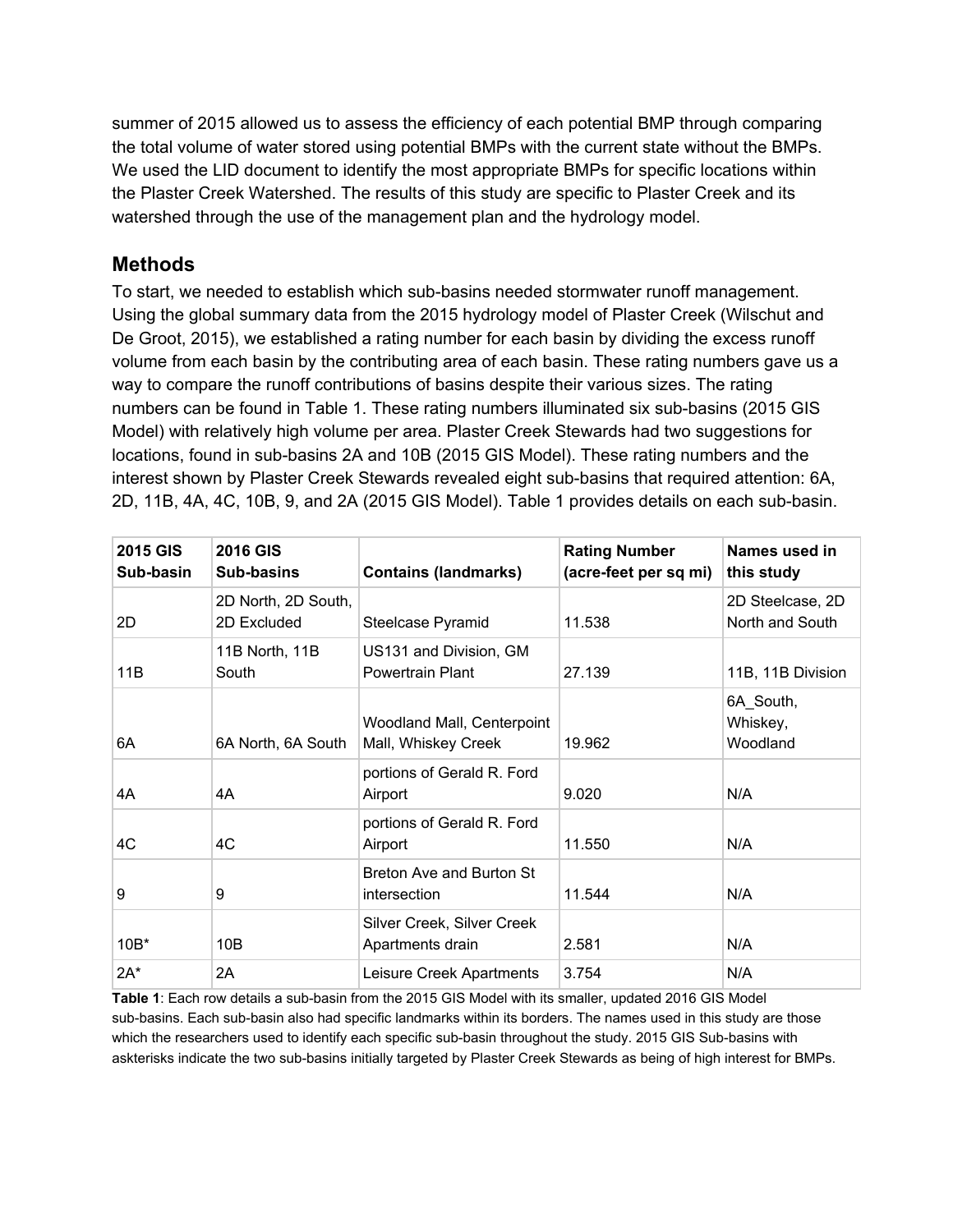After determining the sub-basins (2015 GIS Model) using the rating numbers and adding the sub-basins (2015 GIS Model) targeted by Plaster Creek Stewards, we consulted with Ryskamp again. Ryskamp suggested dismissing sub-basin 10B (2015 GIS Model) because in order to make any impact, Silver Creek, a tributary to Plaster Creek, would have to be daylighted in multiple places; at this point in time, a project of this size is out of Plaster Creek Stewards' capability. Likewise, large-scale projects were not feasible in sub-basin 9 (2015 GIS Model) because of the underground and already meandering character of the stream here. There are already projects in the planning stages for sub-basin 2A (2015 GIS Model).

We also researched in the Low-Impact Development Manual for Michigan, looking for BMPs that would be feasible for Plaster Creek Stewards to retrofit onto specific sites in the sub-basins (2015 GIS Model). Sub-basins 4A and 4C (2015 GIS Model) would require the most retrofitting for the smallest areas on impact; close proximity to the airport limits the amount of restoration activity. After consultation with Ryskamp and the LID Manual, we established three sub-basins (2015 GIS Model) on which we focused for the remainder of our study: 6A, 2D, and 11B. In our study, we considered 6A\_North to be managed by Lake Eastbrook, a small lake at the downstream end of the sub-basin (2016 GIS Model). Instead, we worked in 6A South (2016 GIS Model). We also worked with 2D North and 2D South (2016 GIS Model) because the water from each of these smaller sub-basins combines to flow past our BMP location (2016 GIS Model). There is a portion on 2D (2015 GIS Model) that will bypass our BMP location before leaving sub-basin 2D (2015 GIS Model); the portion that bypasses our BMP was called 2D Excluded (2016 GIS Model) and was not used for runoff calculations. Although we divided 11B (2015 GIS Model) into two smaller sub-basins, we used both 11B North and 11B South in our 11B sub-basins as well (2016 GIS Model).

We used Google Earth to find potential locations for future BMPs. Potential locations were large patches of grass or wooded area along the creek between buildings and parking lots. This kind of area would be a quality location for floodplain recreation or a retention/infiltration basin. Some areas away from the creek path were considered but not explored because the potential BMPs that would fit in these locations have less impact on water volume and at a higher cost in time and money for retrofitting. We added the potential BMP locations to the 2016 GIS Model in the layer called FutureBMPLocations. This layer outlined the area that could be used to capture rainwater from the creek. In order to see an impact of the BMPs in each sub-basin (2015 GIS Model), we broke up the sub-basins in the Subwatershed model layer (2015 GIS Model) into smaller sub-basins (2016 GIS Model). These smaller sub-basins, in the BMPSub basins layer (2016 GIS Model), followed the area\_20000 sub-basins layer included in the 2015 GIS Model.

We also created routes for the time of concentration for each of the sub-basins (2016 GIS Model). The time of concentration is the amount of time it takes a drop of water to travel from the furthest hydrologic edge of the sub-basin to the discharge point at the downstream end of the sub-basin. De Groot had created a route or two for each of the 2015 sub-basins along the longest route. Some of De Groot's routes (2015 GIS Model) matched up with the smaller sub-basins (2016 GIS Model) that we created for this study. De Groot's routes were verified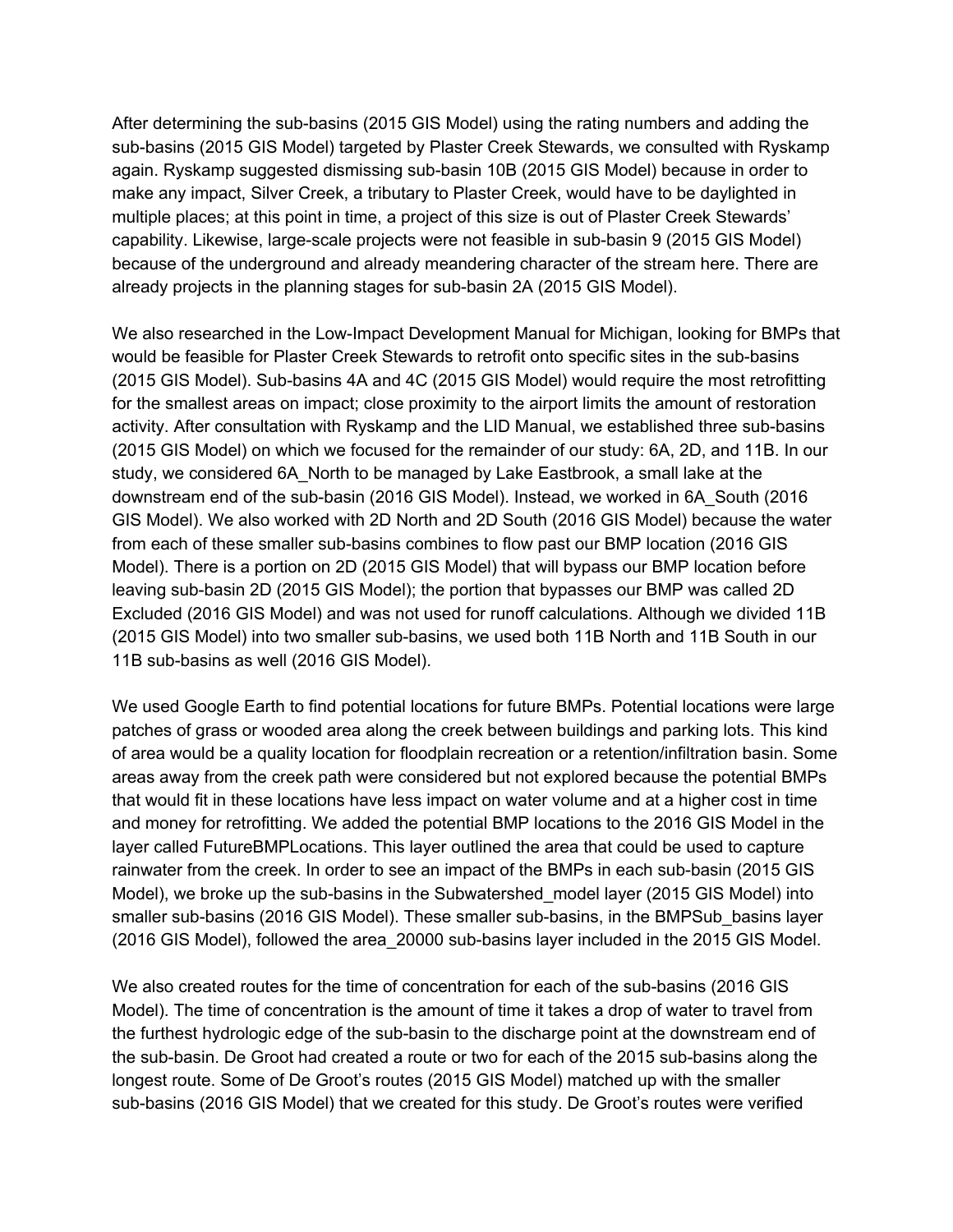using his spreadsheet PlasterCreekHydrographData.xlsx. The remaining routes for time of concentration were created using the Topography.shp and World\_Imagery basemap (2016 GIS Model). These were the times of concentration used in our study.

In the 2016 GIS Model, we integrated nlcd2011 LandCover.shp, ClippedSoils.shp, and BMPSub Basins.shp to determine the GridCode values, which were exported to an Excel Spreadsheet for each sub-basin (2016 GIS Model): 2DSteelcaseCNData.xlsx, 6AWoodlandCNData.xlsx, and 11BDivisionCNData.xlsx. The GridCode numbers correspond with land use, land condition, and soil quality to determine the CN value. We converted the GridCode numbers to CN values for the sub-basins (2016 GIS Model) through these Excel spreadsheets. These values were the CN values used in our study.

We printed GIS maps of our FutureBMPLocations (2016 GIS Model) and began to design rough BMPs in each location. An example can be seen in Image 1. On the printed maps, we sketched outlines for the BMPs, then took measurements of length, height, and elevation using GIS (2016 GIS Model). These measurements were used for volume calculations.



**Image 1**: Topographic map of a portion of the 2D\_North sub-basin (2016 GIS Model) for the 2D Steelcase BMP (FutureBMPLocations, 2016 GIS Model). We used the contours and stream path to sketch the BMPs and GIS to measure distances for volume reduction calculations.

For 11B and 6A\_South, we decided to implement floodplain recreation as a BMP. We broke down the FutureBMPLocations (2016 GIS Model) into multiple triangular prisms, or wedges, in order to calculate volume of floodplain storage. The first volume calculated was the CFcurrent (current cubic feet of water flow through the designated area). Using a 3:1 horizontal:vertical slope, new contours were designed, as if combing back the contours. The space where that dirt had been would create water volume storage via floodplain recreation. The calculations were as follows: CFcurrent - CFdirt =  $\Delta$ CF (where  $\Delta$ CF is the volume of water removed from the creek by the BMP).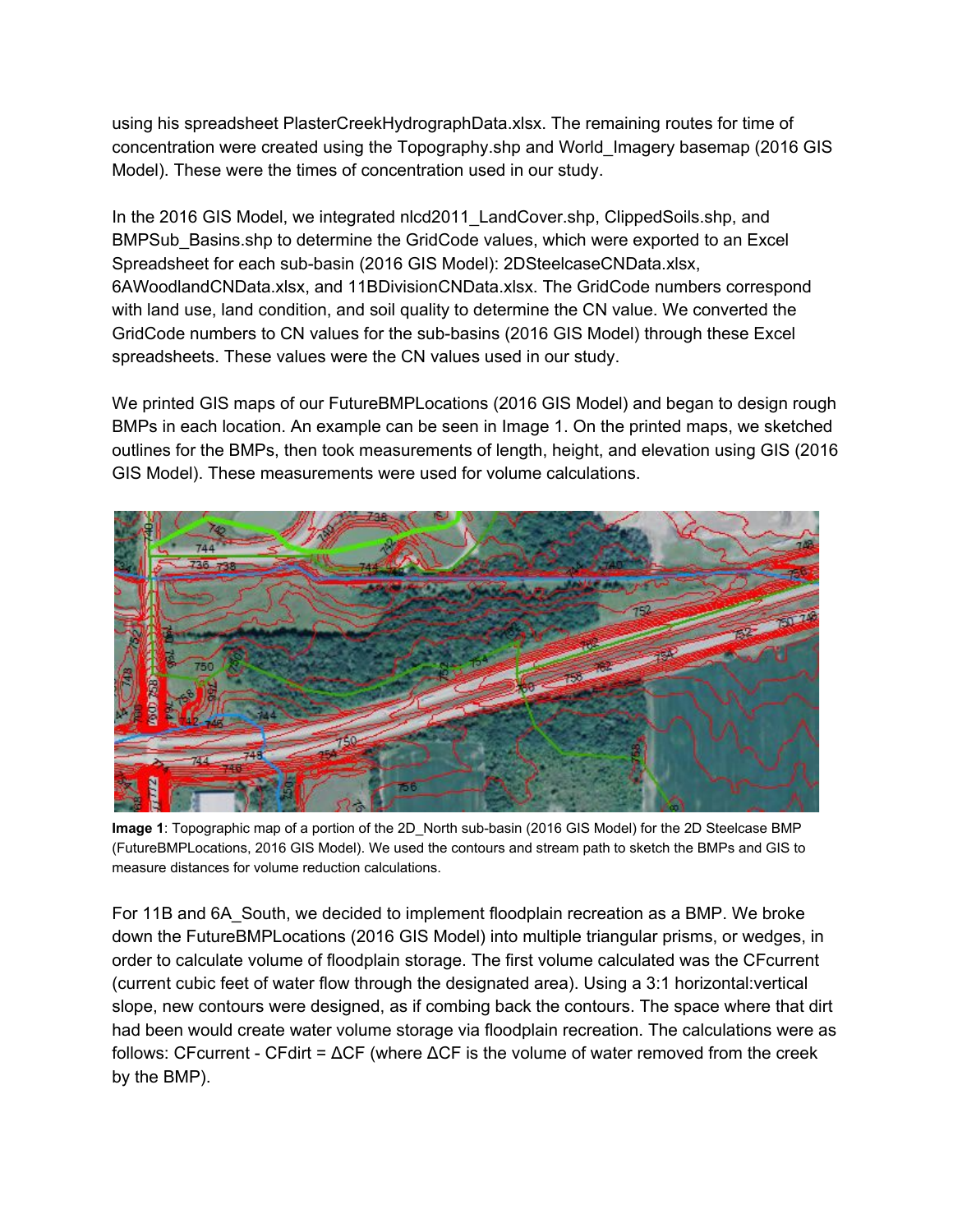In order to model the additional volume stored in the recreated floodplain (ΔCF), we needed to alter the 2015 hydrologic model. We used three features to do this. First, we changed the cross section of the impacted reaches to show the wider, more open area after implementing the BMP. For sub-basin 6A South, we split the original reach (2015 Hydrology Model) into two parts: Woodland and Whiskey. Whiskey Creek is a small tributary that runs through sub-basin 6A\_South and 6A\_North (2016 GIS Model). The "Whiskey" reach in the hydrologic model represents a small reach that includes runoff from Basin 6A from Levelogger #5 (2015 GIS Model) to the confluence with Little Plaster Creek (2016 GIS Model). Woodland was the name of the unaltered stretch of creek that kept the trapezoidal shape of the creek channel just upstream of Whiskey Reach.

Second, we used the diversion tool on HEC-HMS to establish a diversion from the main flow portion of Plaster Creek to the floodplain storage section. This diversion tool allows some of the flow of the creek to remain in the creek while another portion is diverted elsewhere. In this study, the "elsewhere" was to the floodplain banks provided by the BMP. This volume of water was removed from the hydrologic model using a sink tool. This should accurately model how a portion of the runoff would infiltrate into the overbank areas of a newer, wider creek if a BMP of floodplain recreation was installed, while the main portion of the creek would continue to flow downstream. We used a similar model to demonstrate the impact of a BMP in sub-basin 11B. We altered Reach-5 in sub-basin 11B (2015 Hydrology Model) in a similar manner as for Whiskey Reach for this stretch of the creek and added a diversion and a sink as well.

Third, we treated 2D North and South (2016 GIS Model) differently because our chosen location had utility lines running parallel to the creek and the edge of the designated area in FutureBMPLocations (2016 GIS Model). We do not anticipate the ability to add connected floodplain to this section of the creek, Instead, we decided that the BMP for 2D North and South would be an infiltration basin, or back channel, which fills when the creek reaches a certain height. The volume for this retention basin was calculated as a trapezoidal prism the same way as above: CFcurrent - CFdirt =  $\Delta$ CF (where  $\Delta$ CF is the volume of water removed from the creek by the BMP). We did not alter the creek's trapezoidal cross-section on the 2016 Hydrology Model for 2D North and South because the channel's integrity and contours would not change after the retention basin construction. This BMP was also modeled using a diversion from the main channel to the infiltration bed and sink tool on HEC-HMS.

After setting up the BMPs into the 2016 hydrologic model, we ran a simulation with a 2-year rain event. A rain event is considered to be a 2-year storm when a rain event of that magnitude has a one in two chance of occurring. In order to model the impact of the BMPs in our three chosen sub-basins (2016 GIS Model), we used the aforementioned sinks for each sub-basin (2016 Hydrology Model). The water entering these sinks would not flow out of the sink but rather be diverted from the main flow of the creek. The total volume storage was added up for each sub-basin (2016 GIS Model) from all the BMPs in each that sub-basin: 2D North and South, 10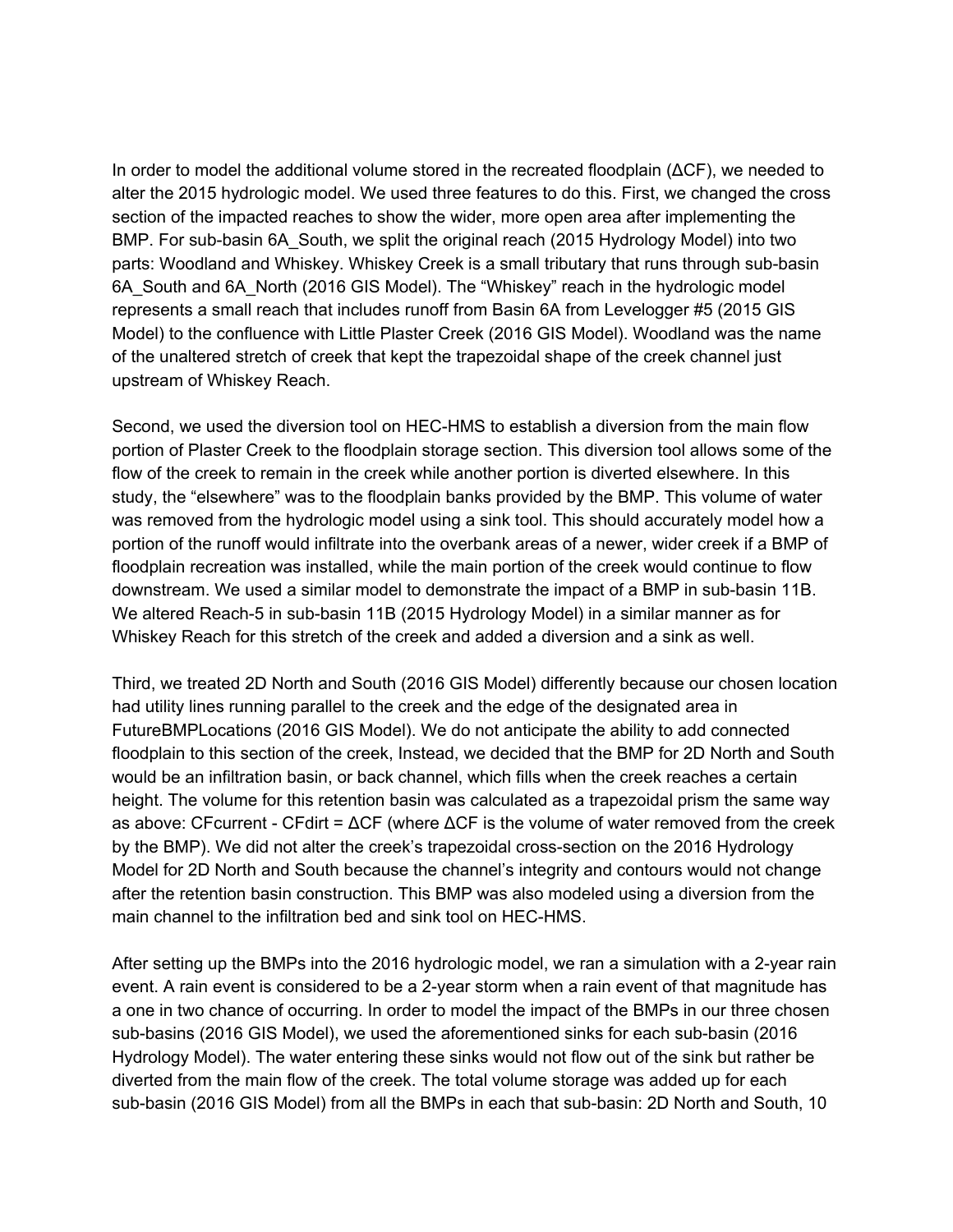acre-feet; 6A South, 55 acre-feet; 11B, 18 acre-feet. This volume was set as the maximum capacity for each sink in the HEC-HMS model (2016 Hydrology Model). The general summary data was collected from HEC-HMS from both the 2015 Hydrology Model (the current state of Plaster Creek) and the 2016 Hydrology Model (the potential state of Plaster Creek after implementation of this study's proposed BMPs). This general summary data was exported to Basins6A2D11BHydrographData.xlsx spreadsheet and analyzed.

## **Results**

We used the global summary data from our HEC-HMS model (2016 Hydrology Model) to calculate the percent decrease in peak discharge and in runoff volume. This data was exported to the Excel file Basins6A2D11BHydrographData.xlsx for further calculation. Using HEC-HMS, we generated two hydrographs for each sub-basin (2016 GIS Model) we studied: a "before BMP" and an "after proposed BMP". These hydrographs can be seen in Figures 1 - 3.



**Figure 1**: The hydrographs generated by the 2016 Hydrology Model of Whiskey, for sub-basin 6A South (2016 GIS Model), shows the effect of the proposed BMPs on the volume and discharge of water. The current state of Plaster Creek (left) in 6A had a steep peak discharge and a high volume. The proposed state of Plaster Creek including the BMPS (right) flows with a 50.5% decrease in peak discharge and a 26.9% decrease in volume.



Figure 2: The hydrographs generated by the 2016 Hydrology Model of 2D-BMP, for sub-basin 2D North and South (2016 GIS Model), shows the effect of the proposed BMPs on the volume and discharge of water. The current state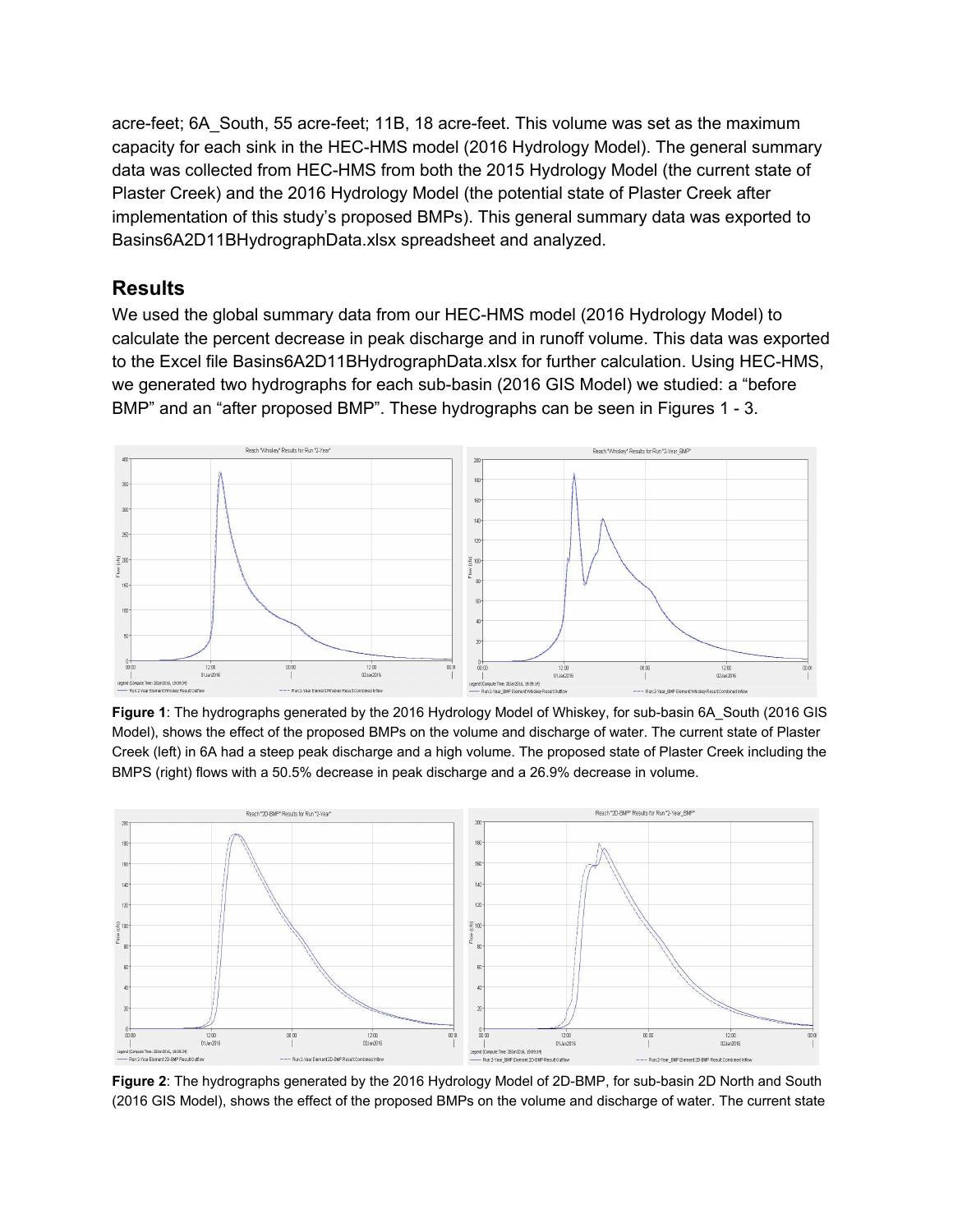of Plaster Creek (left) in 2D North and South had a high peak discharge and a high volume. The proposed state of Plaster Creek including the BMPS (right) flows with a 7.7% decrease in peak discharge and a 5.3% decrease in volume.



**Figure 3:** The hydrographs generated by the 2016 Hydrology Model of Reach-5, for sub-basin 11B (2016 GIS Model), shows the effect of the proposed BMPs on the volume and discharge of water. The current state of Plaster Creek (left) in 11B had a sharp peak discharge and a high volume. The proposed state of Plaster Creek including the BMPS (right) flows with a 39.9% decrease in peak discharge and a 24.4% decrease in volume. The two peaks appear in 11B with the BMP as the creek works itself toward equilibrium. Once the floodplain fills with water, there is less water flowing past; yet as the water continues to flow, the volume of water and the discharge increase again.

We used Basins6A2D11BHydrographData.xlsx spreadsheet to compare the current volume of water making its way through the creek without proposed BMPs and the potential volume of water flowing through the creek with the proposed BMPs. We noticed a volume reduction for Whiskey (in 6a South), Reach-5 (in 11B), and 2D-BMP (in 2D); these are the reach names for the stretches immediately downstream from the BMP locations. In 2D North and South (2016 GIS Model), we saw a reduction of 10 acre-feet (5.3% reduction). In 6A\_South (2016 GIS Model), we saw a reduction of 55 acre-feet (26.9% reduction). Finally, in 11B (2016 GIS Model), we saw a reduction of 18 acre-feet (24.4% reduction). The volume of reduction was the same amount of water that each sink could hold. We also saw a delay and decrease in the peak discharge, measured in cubic feet per second, because of each BMP. In 2D North and South (2016 GIS Model), we calculated a 7.7% decrease in peak discharge. In 6A (2016 GIS Model), we calculated a 50.5% decrease in peak discharge. Finally in 11B (2016 GIS Model), we calculated a 36.9% decrease in peak discharge. Table 2 shows the numbers used in our calculations for each sub-basin and for the entire watershed.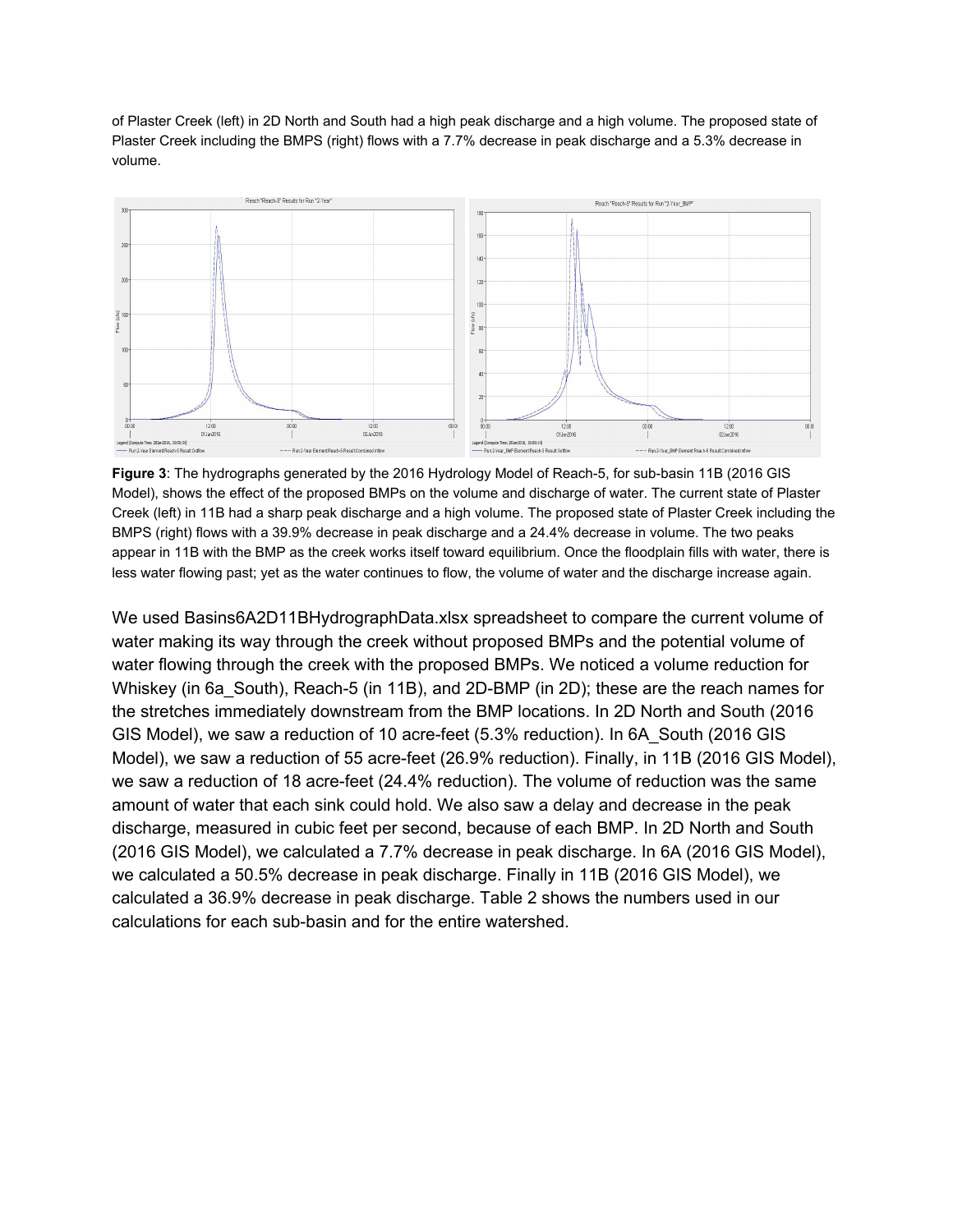| <b>Before Proposed BMPs</b> |                              |                            |                     |                    | After Proposed BMPs                     |                           |                                                        |                                      |                     |                    |
|-----------------------------|------------------------------|----------------------------|---------------------|--------------------|-----------------------------------------|---------------------------|--------------------------------------------------------|--------------------------------------|---------------------|--------------------|
| Basin<br>Name               | Drainage<br>Area<br>$[mi^2]$ | Peak<br>Discharge<br>[cfs] | Time of<br>Peak     | Volume<br>$[ac_f]$ | Maximum<br>Volume<br>Removed<br>[ac-ft] | <b>Basin Name</b>         | Drainage<br>Area<br>$\lceil \text{mi} \wedge 2 \rceil$ | Peak<br>Discharge   Time of<br>[cfs] | Peak                | Volume<br>$[ac_f]$ |
| 2D-BMP                      | 2.839                        | 188.6                      | 01Jan2016,<br>16:00 | 190.8              | 10                                      | 2D-N+S Reach<br>after BMP | 2.839                                                  | 174.1                                | 01Jan2016,<br>17:30 | 180.7              |
| Whiskey                     | 3.144                        | 371.4                      | 01Jan2016,<br>13:30 | 204.5              | 55                                      | Whiskey                   | 3.144                                                  | 183.9                                | 01Jan2016,<br>13:30 | 149.5              |
| Reach-5                     | 0.692                        | 261.4                      | 01Jan2016,<br>13:15 | 71.3               | 18                                      | Reach-5                   | 0.692                                                  | 165                                  | 01Jan2016,<br>13:30 | 53.9               |
| J-all                       | 57.5616                      | 1809.1                     | 02Jan2016,<br>01:00 | 2833.5             | N/A                                     | J-all                     | 57.5616                                                | 1783.3                               | 02Jan2016,<br>01:00 | 2752               |

**Table 2**: The information from Basins612D11BHydrologyData.xlsx was used to calculate the percent changes in peak discharge and runoff volume for 2D-BMP, Whiskey, Reach-5, and J-all (2016 Hydrology Model).

The volume reduction upstream was reflected downstream as well. We saw lower flow rates, delayed peak discharges, and lower peak discharges because of the water that the sinks were able to divert from the creek. The 10 acre-feet difference could be seen at each junction downstream; this difference increased to 65 acre-feet when the 55 acre-feet difference from Whiskey joined the 10 acre-feet difference at  $J-6+5+4,0,1,2$ ; the water volume drops from 1964.1 acre-feet to 1899 acre-feet (Basins612D11BHydrologyData.xlsx). The 18 acre-feet from 11B added to this 75 acre-feet to produce a total water volume reduction of 81.5 acre-feet throughout the entire watershed, as seen in J-all (Basins6A2D11BHydrologyData.xlsx).

At the final junction of the entire watershed, the proposed BMPs make a noticeable difference on the peak discharge and water volume. The discharge volume and timing was measured at the junction of all the sub-basins and reaches, called J-all. From the entire watershed, we saw a reduction in water volume and both a delayed and reduced peak discharge. The graphs in Figure 4 show two peaks for J-all. The first peak is the initial flow of water from the proximal sub-basins (2015 GIS Model, 2015 Hydrology Model), including 11B. The second peak is the water from upstream, included 6A\_South and 2D North and South. Over all, the first peak of flow drops from about 1350 cfs to 1300 cfs, showing the diversion of water in 11B (i.e. 18 acre-feet). The second peak of flow drops from about 1810 to 1780, showing the diversion of water in 6A and 2D (i.e. 55 acre-feet and 10 acre-feet respectively). The BMPs create a total reduction of 81.5 acre-feet of water throughout the creek, an overall 2.9% reduction in water volume.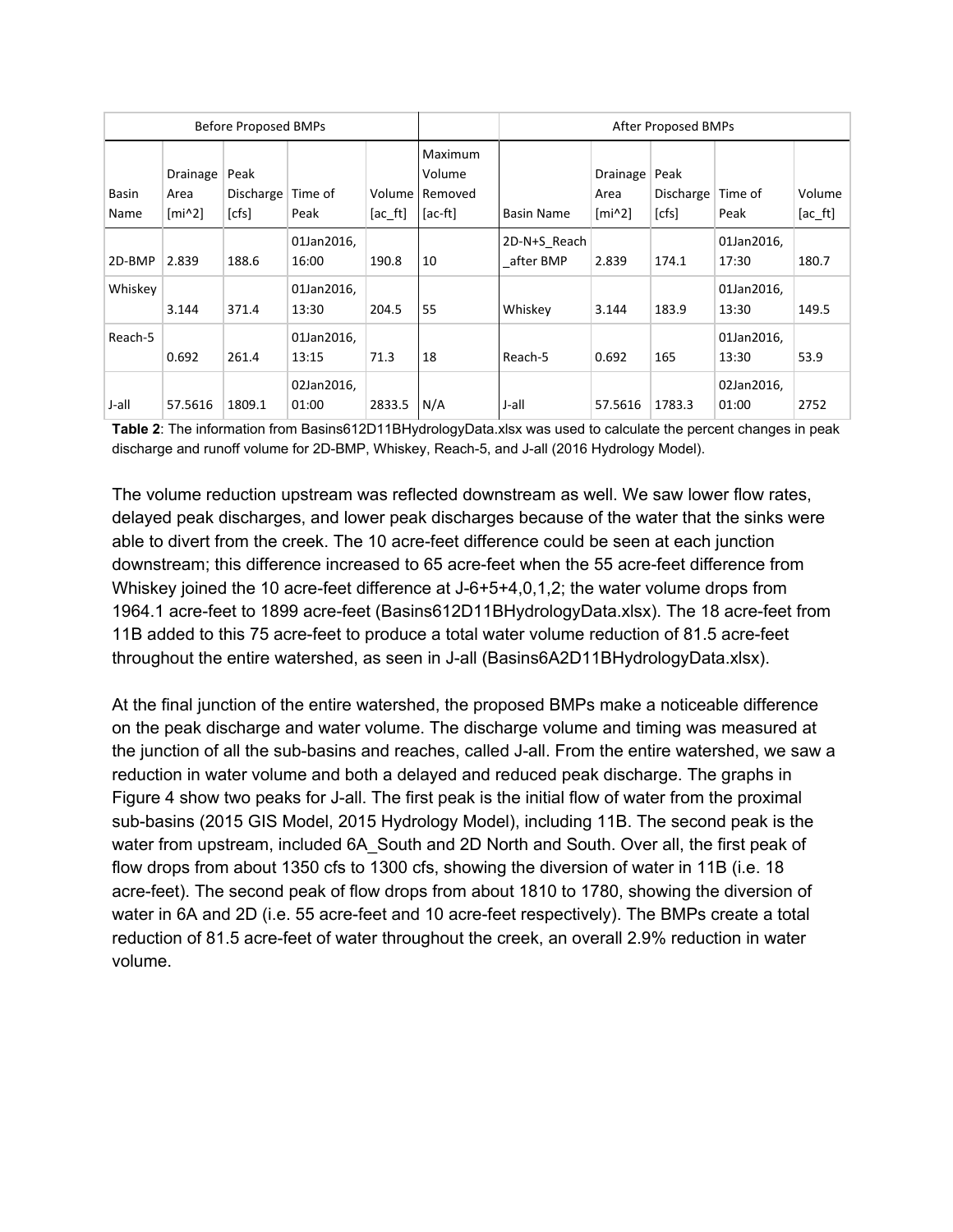

**Figure** 4: Both peaks decrease in height from the 2-Year to the 2-Year-BMP, showing the before and after implementation of proposed BMPs. The bump seen on 2-Year between 1000-1400 cfs at 1800-2200 on 01Jan2016 also flattens out in 2-Year-BMP. The 2-year storm (left) flows through the final junction of Plaster Creek, J-all, with a total volume of 2833.5 acre-feet of water. The same 2-year storm runs through the 2-Year-BMP 2016 Hydrology Model (right), with the reductions due to the proposed BMPs. The BMPs create a total reduction of 81.5 acre-feet of water throughout the creek, an overall 2.9% reduction in water volume.

## **Discussion**

#### **Impact**

Our results show the noticeable impact that three large-scale projects can have on the creek's peak discharge and flow rates. The volume diverted and infiltrated by the proposed BMPs produced a 3% decrease in watershed water volume and a 5.326.9% decrease in the sub-basins' runoff contribution. If more BMPs of this scale were installed throughout the watershed, a further decrease in overall runoff volume and in peak discharge could cut down on erosion along the creek, flooding in populated areas, flash flooding during severe rain events, and the need for concrete installations for flood control. The ideal scenario would be to capture enough runoff volume to bring the character of Plaster Creek Watershed back to its pre-development state in which the watershed's land use and soil quality were meadow. However, we can still see how effective the proposed BMPs could be at reducing the volume of water flowing through the creek in its current state.

This process could be used in future BMP planning to model the effects of the planned BMP. We worked with realistic measurement estimates in order to see the possibility of reduction downstream. We did indeed see the 10, 55, and 18 acre-feet reductions all the way down the creek. The fact that we saw the difference continue downstream through HEC-HMS (2016) Hydrology Model) means the BMPs do make a quantifiable difference in the volume of water reaching the creek and the time it takes for the runoff to reach the creek. Future researchers and designers could use the same method we did to model the effects of other future BMPs in Plaster Creek Watershed.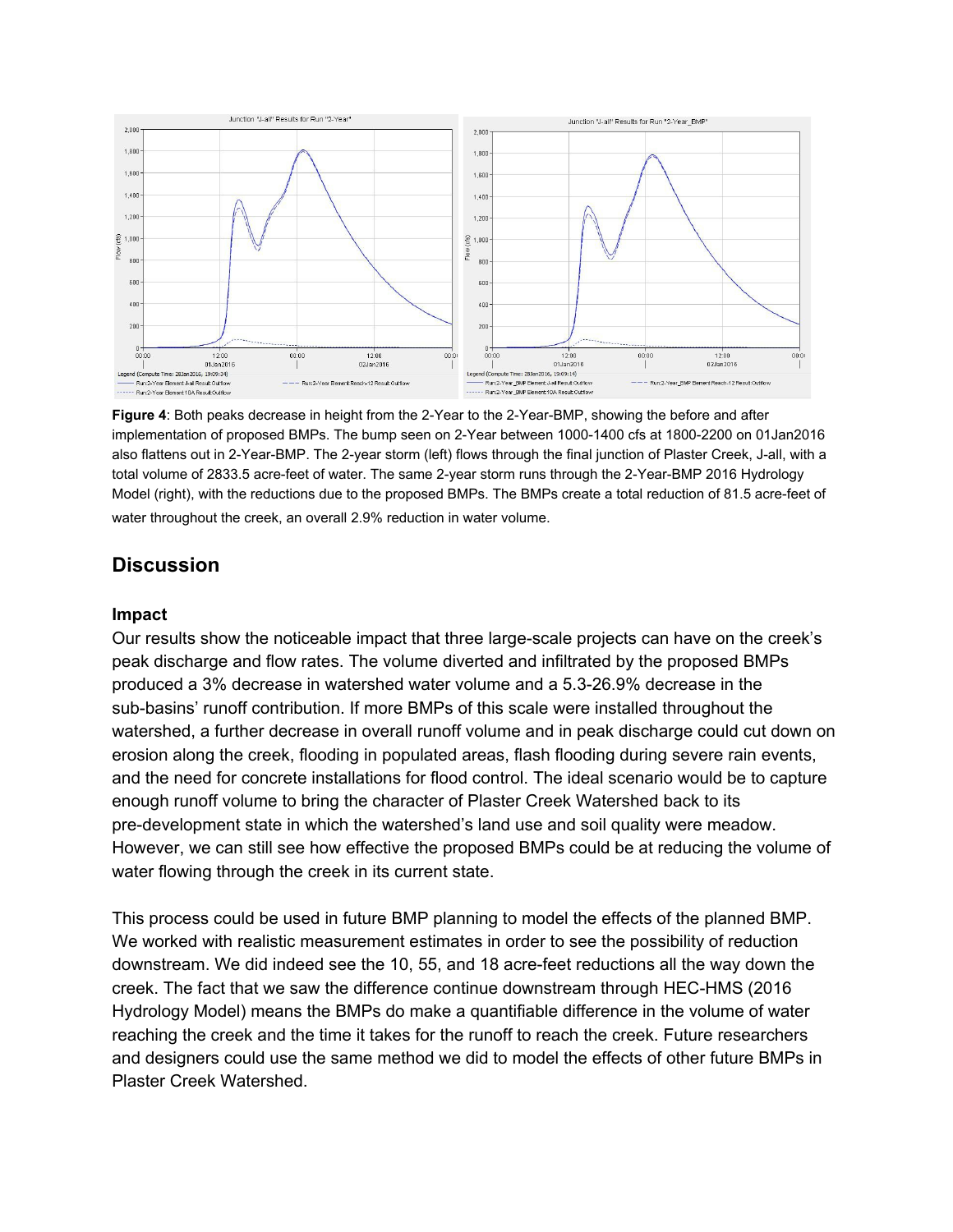#### **Engineering and Design**

Because ours was a preliminary study and produces high-quality estimates, specific design of each BMP location is necessary. However, now we know that BMPs do indeed make a difference in the peak discharge (lower and delayed) and the water volume flowing downstream (decreased). While it is possible that the engineered design plans in the future would not capture exactly the same amount of water that our study proposes (some may capture more, some may capture less), the process we used to model the effect of the BMP could be used to establish a base volume necessary to be removed by any BMP engineered in the future.

## **Conclusion and Recommendations**

The LID Manual that we consulted for our research on structural BMPs also included information on contaminants and which BMPs are effective in filtering specific contaminants. The contaminants included were total suspended solids, total phosphorus, and total nitrogen/nitrate (SEMCOG, 2008). After consultation with Ryskamp, we chose to eliminate the variable of possible contamination because contamination is only a major problem far downstream. Our study was concerned with locations throughout the watershed, and our focus was primarily on water volume.

There was one location that immediately stuck out to us as we searched for BMP locations using Google Earth: an old General Motors power plant located in 11B. The demolition of this Willow Run Powertrain Plant in 2013-2014 left the ground with high contamination of oil and chemicals previously used in the plant. To prevent the pollution of the groundwater, General Motors capped the nearly 70 acre plot with a giant concrete slab (Perkins, 2013). The level of contamination and potential for environmental restoration are tremendous in this location. Since then, General Motors has put the plot up for sale (Perkins, 2013). If Plaster Creek Stewards could purchase a lot on site or capture and filter the runoff just downstream, the contaminants could be contained and filtered out of the groundwater. This project would require collaboration with multiple entities to get a plot on site or downstream, acquire the necessary information on the contaminants, apply for grant funding and possible permits, delegate proper engineering, construction, and installation of BMPs, and provide native vegetation and local expertise.

In 2015 to present, Plaster Creek Stewards has been involved in the installation of rain gardens which provide bioretention along the creek. This project worked with the residents in Alger Heights neighborhood (sub-basin 11C in the 2015 GIS Model) to implement native vegetation into the parkways of their properties. This project was designed to get the community involved in the installation, maintenance, and publicity of restoration efforts along Plaster Creek (Ryskamp, et. al., 2015). Likewise, we propose that apartment complexes in any number of the sub-basins (2015 GIS Model) could be locations for multiple small-scale BMPs, similar to Alger Heights PCS project of 2015-2016.

Using GIS and volume calculations, we were able to design rough BMPs in optimal locations. The volumes from the potential BMPs were modeled using HEC-HMS, showing a difference between the current state of the creek and the potential state of the creek after BMP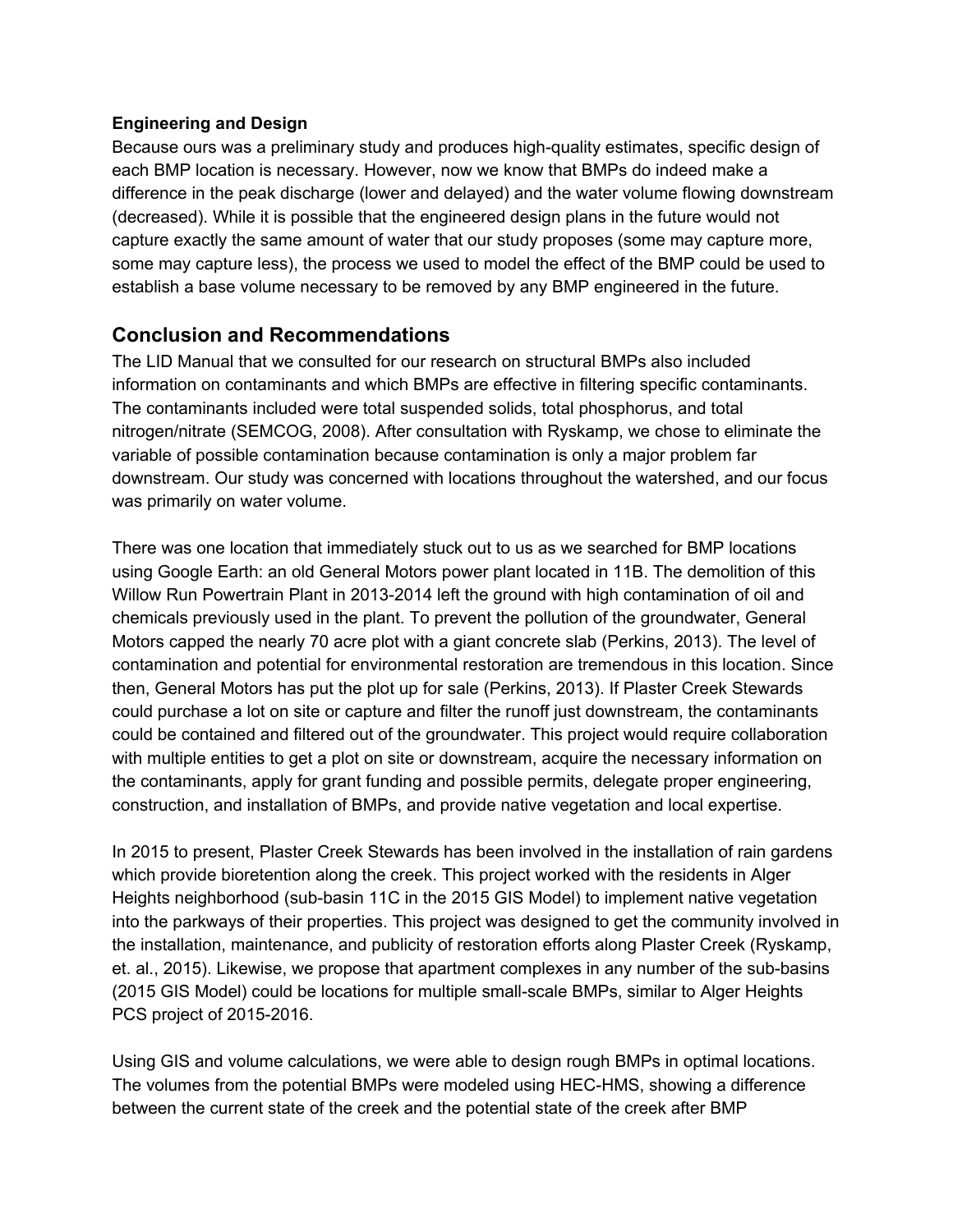implementation. This process used in this study quantified the effect of proposed large-scale BMPs, and could be replicated to quantify the effect of any real, future BMPs throughout the Plaster Creek watershed.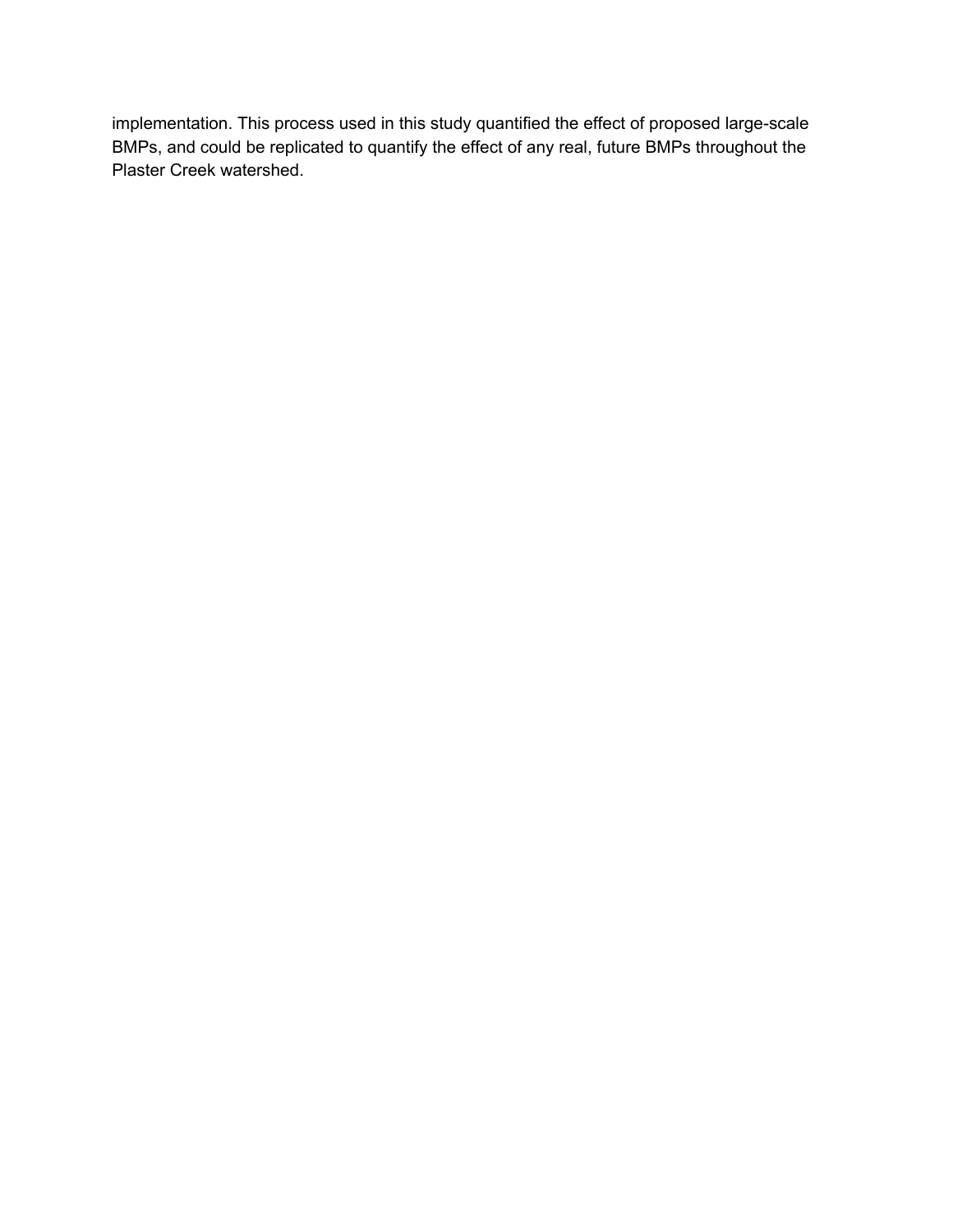## **Key Terms**

BMP: Best Management Practice; restoration measures that handle water runoff and provide stormwater retention on site, occasionally providing filtration of contaminants 2015 Hydrology Model: hydrologic model of Plaster Creek Watershed produced by Wildschut and De Groot during summer 2015; represents current hydrologic state of Plaster Creek Watershed

2016 Hydrology Model: hydrologic model of Plaster Creek Watershed produced by Wildschut and De Kryger during January 2016; represents the potential hydrologic state of Plaster Creek Watershed that includes the proposed BMPs from this study

2015 GIS Model: geographic information system of Plaster Creek Watershed created by Wildschut and De Groot during summer 2015; includes features relevant to this study: the watershed boundaries, sub-basin boundaries, topography, soil quality groups, land uses, world imaging from Google Earth, creek path, CN values, and time of concentration routes. 2016 GIS Model: copied and modified version of the 2015 GIS Model by Wildschut and De Kryger; includes features created during this study: future BMP locations, additional smaller

sub-basins, additional time of concentration routes for the smaller sub-basins, and modified CN values for the smaller sub-basins

LID Manual: Low Impact Development Manual for Michigan; provides information on the ground state of Michigan, soil quality maps, and structural and nonstructural BMPs; used in the research of BMP specifications for volume calculations in this study